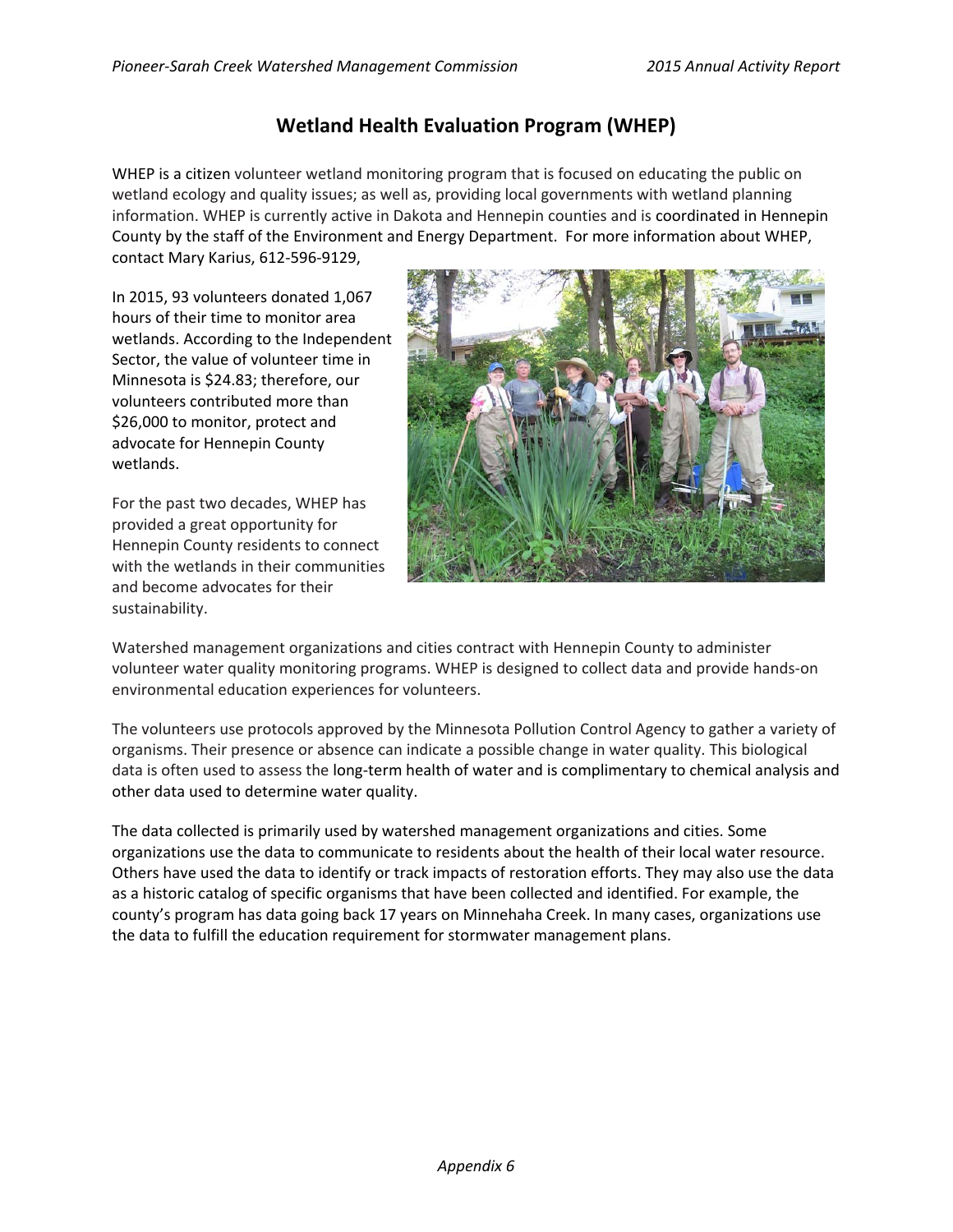### **DATA KEY**

### **INVERTEBRATES**

**# Kinds of Leeches:** The # of leeches present in the sample; number is higher in healthier wetlands **% Corixidae** : This measure counts the density and overall % of the sample of corixid bugs which are algae and detritus feeders.

**# Kinds of Odonata**: This measures the number of dragonflies and damselflies in a sample. This number is higher in healthier wetlands.

**# ETSD** : This metric adds the number of mayfly larvae (Ephemeroptera), caddisfly larvae (Trichoptera), dragonfly presence (D), and fingernail clam presence (Sphaeriidae). This collection is sensitive to pollution.

**# Kinds of Snails** : This measures the number of snail TYPES in the wetland. The higher the number the better quality wetland.

**Total Invertebrate Taxa**: The total number of invertebrate taxa is the strongest indicator of health in a wetland. This is an overall inventory of invertebrates, the higher the number the better diversity.

### **VEGETATION**

**Vascular Genera:** measures the richness or number of different kinds of vascular plants **Nonvascular Genera** : measures the richness or number of different kinds of nonvascular plants such as mosses, liverworts and lichens.

**Grasslike Genera**: measures the richness of a specific type of vascular plants including grasses, sedges and related genera.

*Carex* **Cover**: measures the extent of coverage by member of the genus *Carex* or sedges. Abundance increases in healthier wetlands.

*Utricularia* **Presence**: Bladdorwort is a group of carnivorous plants that feed on macroinvertebrates. Its presence suggests a good condition.

**Aquatic Guild**: this metric measures the richness of the aquatic plants which tends to decrease as human disturbance increases.

**Persistent Litter**: measures the abundance of certain plants whose leaves and stems decompose very slowly. The greater abundance means more nutrients are tide up in undecomposed plants. This will increase with increased disturbance.

#### **SCORING SUMMARY**

MPCA Scale **Hennepin County Grading** 

| Invertebrates   | Vegetation      | Invertebrates |        | Vegetation |   |
|-----------------|-----------------|---------------|--------|------------|---|
| 6-14 Poor       | 7-15 Poor       | $26 - 30$     | А      | $32 - 35$  | А |
| 15-22 Moderate  | 16-25 Moderate  | $21-25$       | -B     | $26 - 31$  | B |
| 23-30 Excellent | 26-35 Excellent | $16 - 20$     |        | 19-25      | C |
|                 |                 | $11 - 15$     | $\Box$ | $13-18$    | D |
|                 |                 | $6 - 10$      |        | 7-12       |   |

*• Hennepin County has developed a grading scale to correspond to water quality conditions. These grades allow for a basic understanding of conditions of lakes, wetlands and streams.*